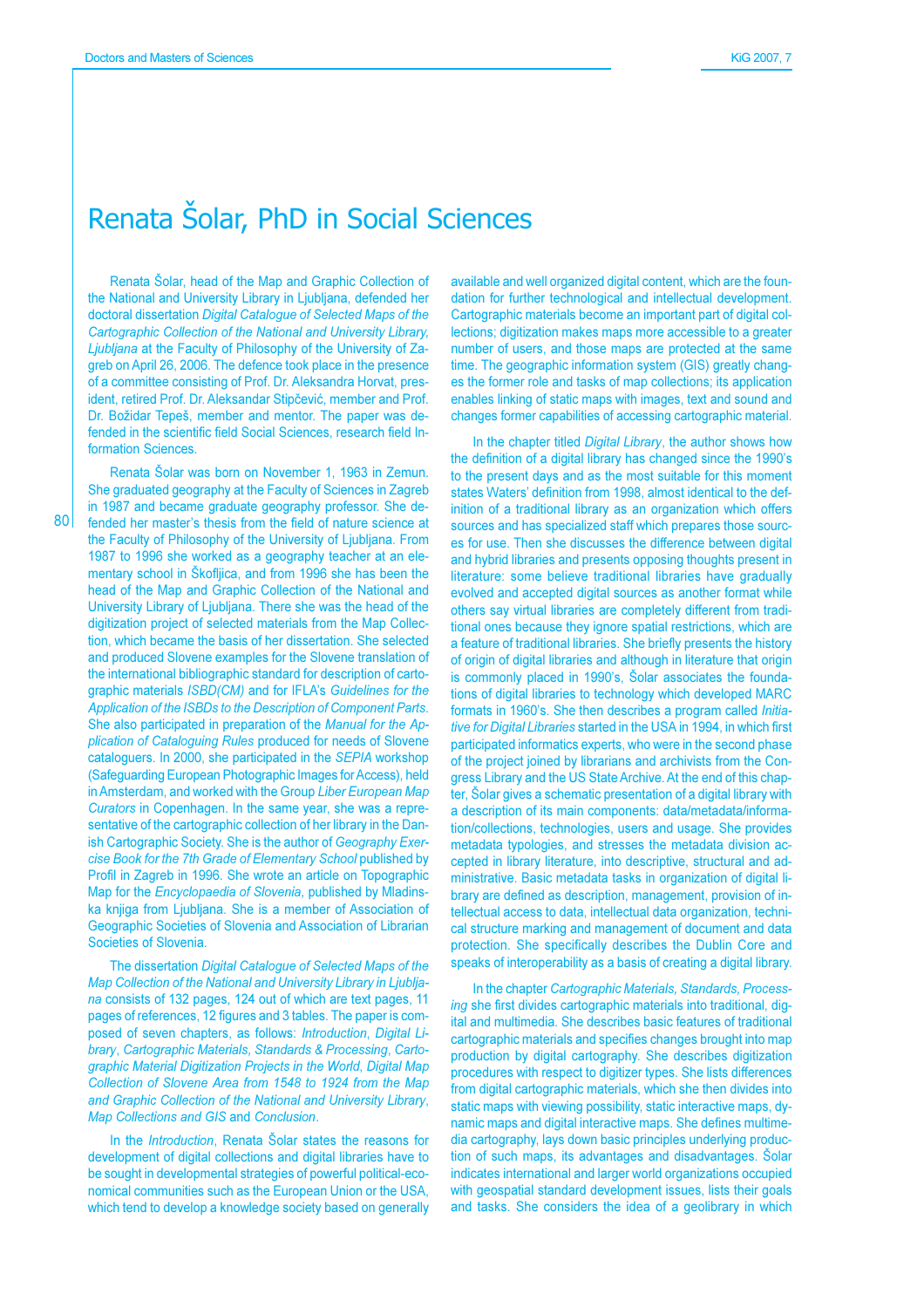## Renata Šolar, doktorica društvenih znanosti

Renata Šolar, voditeljica Kartografske i grafičke zbirke Nacionalne i sveučilišne knjižnice u Ljubljani, obranila je 26. travnja 2006. na Filozofskom fakultetu Sveučilišta u Zagrebu doktorsku disertaciju pod naslovom Digitalni katalog izabranih zemljovida Kartografske zbirke Narodne i univerzitetne knjižnice, Ljubljana. Obrana je održana pred povjerenstvom u sastavu: prof. dr. sc. Aleksandra Horvat, predsjednica, prof. dr. sc. u miru Aleksandar Stipčević, član i prof. dr. sc. Božidar Tepeš, član i mentor. Rad je obranjen u znanstvenom području Društvene znanosti, polje Informacijske znanosti.



Renata Šolar rođena je 1. studenoga 1963. u Zemunu. Geografiju je diplomirala 1987. godine na Prirodoslovnomatematičkom fakultetu u Zagrebu i stekla naziv diplomirane profesorice geografije. Magistrirala je 1996. godine iz područja prirodoslovlja na Filozofskom fakultetu Sveučilišta u Ljubljani. Od 1987. do 1996. radila je kao profesorica zemljopisa na osnovnoj školi u Škofljici, a od 1996. voditeljica je Kartografske i grafičke zbirke Nacionalne i sveučilišne knjižnice u Ljubljani. U toj je knjižnici vodila projekt digitalizacije izabrane građe iz kartografske zbirke, koji je kasnije poslužio kao osnova za izradu disertacije. Za slovenski je prijevod međunarodnog bibliografskog standarda za opis kartografske građe ISBD(CM) te za IFLA-ine Smjernice za primjenu ISBD-a na opis sastavnica odabrala i izradila slovenske primjere. Sudjelovala je i u pripremi Priručnika za primjenu kataložnih pravila izrađenog za potrebe slovenskih katalogizatora. Godine 2000. sudjelovala je na radionici Sepia (Safeguarding European Photographic Images for Access), održanoj u Amsterdamu i u radu Skupine Liber European Map Curators u Kopenhagenu. Te je godine i predstavila kartografsku zbirku svoje knjižnice u Danskom kartografskom društvu. Autorica je Zbirke zadataka iz zemljopisa za 7. razred osnovne škole u izdanju zagrebačkog nakladnika Profil, objavljene 1996. Za Enciklopediju Slovenije u izdanju Mladinske knjige iz Ljubljane izradila je prilog Topografska karta. Članica je Zveze geografskih društava Slovenije i Zveze bibliotekarskih društava Slovenije.

Disertacija Digitalni katalog izabranih zemljovida Kartografske zbirke Narodne i univerzitetne knjižnice, Ljubljana sadrži 132 stranice, od toga 124 stranice teksta, 11 stranica s popisom korištene literature, 12 slika i 3 tabele. Rad je izložen u sedam poglavlja, i to: Uvod, Digitalna knjižnica, Kartografska građa, standardi, obrada, Projekti digitalizacije kartografske građe u svijetu, Digitalna zbirka karata slovenskog prostora od 1548. do 1924. godine iz kartografske i grafičke zbirke Narodne i sveučilišne knjižnice (NUK), Kartografske zbirke i GIS i Zaključak.

U Uvodu Renata Šolar navodi da se razlozi nastanka digitalnih zbirki i digitalnih knjižnica moraju tražiti u razvojnim strategijama jakih političko-gospodarskih zajednica poput Europske unije ili SAD-a, koje nastoje razviti društvo znanja

temeljeno na opće dostupnim i kvalitetno organiziranim digitalnim sadržajima, koji su temelj za daljnji tehnološki i intelektualni razvoj. Kartografska građa postaje važan dio digitalnih zbirki; smatra se da se digitalizacijom karte čine dostupnijima većem broju korisnika, a ujedno se i zaštićuju. Geografski informacijski sustav (GIS) uvelike mijenja dosadašnju ulogu i zadaće kartografskih zbirki; njegova primjena omogućuje povezivanje statičnih zemljovida sa slikama, tekstom i zvukom te mijenja dosadašnje mogućnosti pristupa kartografskoj građi.

U poglavlju naslovljenom Digitalna knjižnica pokazuje kako se definicija digitalne knjižnice mijenjala od početka devedesetih godina prošloga stoljeća do danas te kao najprimjereniju za današnji trenutak navodi Watersovu definiciju iz 1998. godine, gotovo identičnu definiciji tradicionalne kniižnice kao organizacije koja pruža izvore i ima specijalizirano osoblje koje te izvore priprema za korištenje. Zatim raspravlja o razlici između digitalne i hibridne knjižnice i prikazuje oprečna mišljenja koja se javljaju u literaturi: jedna po kojima tradicionalna knjižnica postupno evoluira i prihvaća digitalne izvore kao još jedan format te druga po kojima se virtualna knjižnica potpuno razlikuje od tradicionalne jer nadilazi prostorna ograničenia koja su obilježje tradicionalnih knjižnica. Ukratko prikazuje povijest nastanka digitalnih knjižnica pa jako se taj nastanak u literaturi obično smještava u devedesete godine prošloga stoljeća, Šolar temelje digitalne knjižnice veže uz tehnologiju koja je razvila bibliografske formate MARC u šezdesetim godinama 20. st. Opisuje zatim program nazvan *Inicijativa za digitalne knjižnice* pokrenut u SAD-u 1994. godine, u kojemu su najprije sudjelovali informatički stručnjaci, da bi im se u izvedbi druge faze projekta pridružili knjižničari i arhivisti iz Kongresne knjižnice i Državnoga arhiva SAD-a. Na kraju ovoga poglavlja daje shematski prikaz digitalne knjižnice s opisom njezinih glavnih sastavnica: podatka/metapodatka/informacije/zbirke, tehnologije, korisnika i korištenja. Navodi i dosadašnje tipologije metapodataka, te posebno ističe u knjižničarskoj literaturi već prihvaćenu diobu metapodataka na opisne, strukturalne i administrativne. Osnovne zadaće metapodataka u organizaciji digitalne knjižnice definira kao opis, upravljanje, omogućavanje intelektualnog pristupa podacima, intelektualnu organizaciju podataka, označavanje tehničke strukture i upravljanje zaštitom dokumenata i podataka. Posebno opisuje Dublinsku jezgru i govori o interoperabilnosti, kao o osnovi za stvaranje digitalne knjižnice.

U poglavlju naslovljenom Kartografska građa, standardi, obrada naiprije dijeli kartografsku građu na tradicionalnu. digitalnu i multimedijsku. Opisuje osnovna obilježja tradicionalne kartografske građe i navodi promjene koje je u izradi karata donijela digitalna kartografija. Opisuje postupke digitalizacije s obzirom na vrstu digitalizatora. Navodi razlike prema digitalnoj kartografskoj građi, koju zatim dijeli na statične karte s mogućnošću gledanja, statične interaktivne karte, dinamične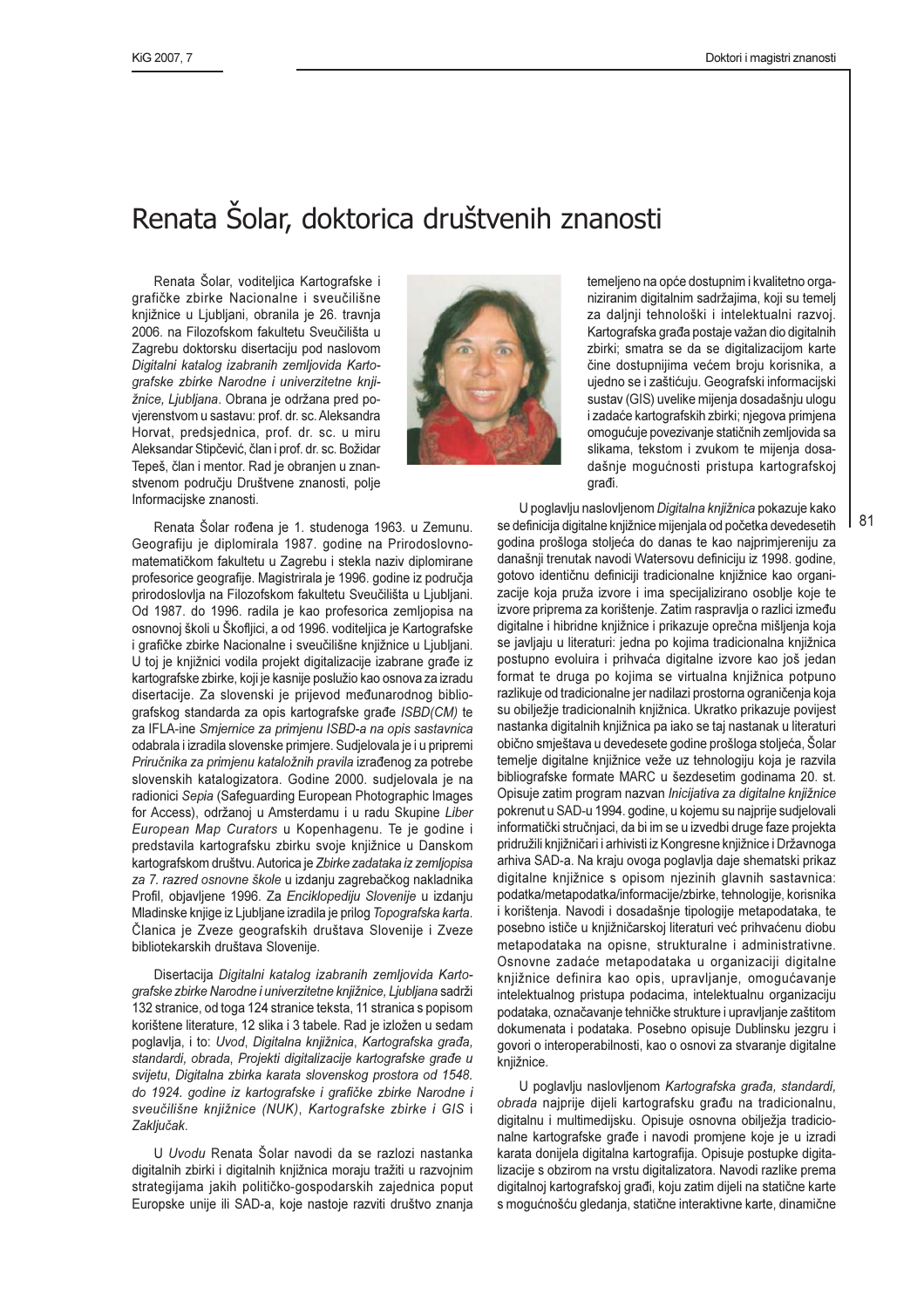82

searching is based on spatial content. She addresses the Alexandria Digital Library, which she presents as a consortium of scientists, computer experts and tutors from academic, public and private sector gathered around issues of developing a distributed digital library with geographic information sources. She specifically stresses the role of international bibliographic standards for description of cartographic materials ISBD(CM) and ISBD(ER), MARC, UNIMARC and COMARC formats for universal exchange of bibliographic data, and application of the Dublin Core for map description.

The chapter Cartographic Material Digitization Projects in the World contains a presentation of cartographic material digitization projects of the Congress Library, the British Library, the National Libraries of France and Scotland and the Marciana Library in Venice. To these presentations, Solar added a team management. At the end of the chapter, there is a detailed description of digitized maps.

In the sixth chapter, Map Collections and GIS, the author first gives a brief historical presentation of origin and application of geoinformation system (GIS) in map collections. She states GIS as a new type of services and a new technology has areatly influenced map collections and their work. GIS application in libraries has changed costs, employee structure and user structure and allows users to become map producers themselves. Šolar describes how GIS was applied in the Map and Graphic Collection of the National and University Library in Liubliana. One of the goals of its application was to enable the integration of old maps with contemporary geographic data in digital form in order to explore the mathematical accuracy of maps and projections, inhabitancy development and toponym

**Digital Catalogue of Selected Maps of the Cartographic Collection of the National and** University Library, Ljubljana

presentation of the digitized collection of old maps of a private collector David Rumsey, which is interesting because it integrates old maps with new cartographic representations. Used technical standards and protocols accompany each project presentation.

In the fifth chapter, titled Map Collection of Slovene Area from 1548 to 1924 from the Map and Graphic Collection of the National and University Library, Solar first turns her attention to the Lisbon Strategy, which contains basic guidelines of further development of the European Union, and which stresses the important role of digital content as the engine of technological and intellectual development of the global community. The quidelines of the Lisbon Strategy affected the formation of several important strategic documents related to culture and information society in Slovenia. According to those documents, the National and University Library in Ljubljana produced and adopted its own strategy of forming a digital library of Slovenia, which is to be a foundation of a knowledge society and support the lifelong learning process. Šolar briefly describes the origin and development of the Map and Graphic Collection and presents the way the digitization process of old Slovene area maps was carried out. Reasons for executing this project were facilitation and acceleration of material availability, better service quality for users, protection of originals, popularization of materials, development of own resources and collaboration between institutions. The Geodetic Institute of Slovenia executed scanning and processed the materials for use on the Internet, while an outside organization produced metadata base software, user interface and the web site. The criteria for selecting the material to be digitized were value of material, user interest, state of original, need for protection of originals, solution of the copyright issue and digitization costs. The applicant describes in detail the technical scanning procedure and the migration strategy accepted by project administration. The UNIMARC format was selected as a metadata standard. Then the course of digitization project was described in detail, especially executive

changes. The application is really enhancement of static representation of digitized maps in a digital catalogue and enables a new type of access to the materials. The basis is formed by spatial data which are added image materials linked by means of hyperlinks. By applying GIS, it is possible to compare old and new cartographic data, which adds a new dimension to material usage.

In the Conclusion, Renata Šolar says by entering the European integral space, Slovenia has to accelerate its information development, and that it is high time it realized a national cultural heritage digitization strategy. Therefore, the National and University Library in Ljubljana started the project of digitizing its map and graphic collection, which is the only one of its kind in the country and contains a rich part of national cultural heritage. Integration of European accepted standards and protocols is going to enable the Library to contribute to the formation of European Digital Library.

In this thesis. Renata Šolar assumed that digitization of a collection of old Slovene area maps and its exposition on the Internet with application of geographic information system (GIS) methods is going to enhance the collection's quality, as well as the material usage quality. She confirmed her assumption by applying the scientific approach, which includes an adequate choice of variables, model production and application and evaluation of an old map digital collection model. She decided on the choice of relevant cartographic, image and textual materials and suggested acknowledged international standards and protocols for digital collections so the collection of old Slovene area maps could be included into the composition of the European Digital Library in emergence. The paper's special contribution is in including the application of geographic information system into old map representation. Šolar confirmed her starting hypothesis about enhancing material usage by numerical data about users of geographic materials in the Library before and after digitization.